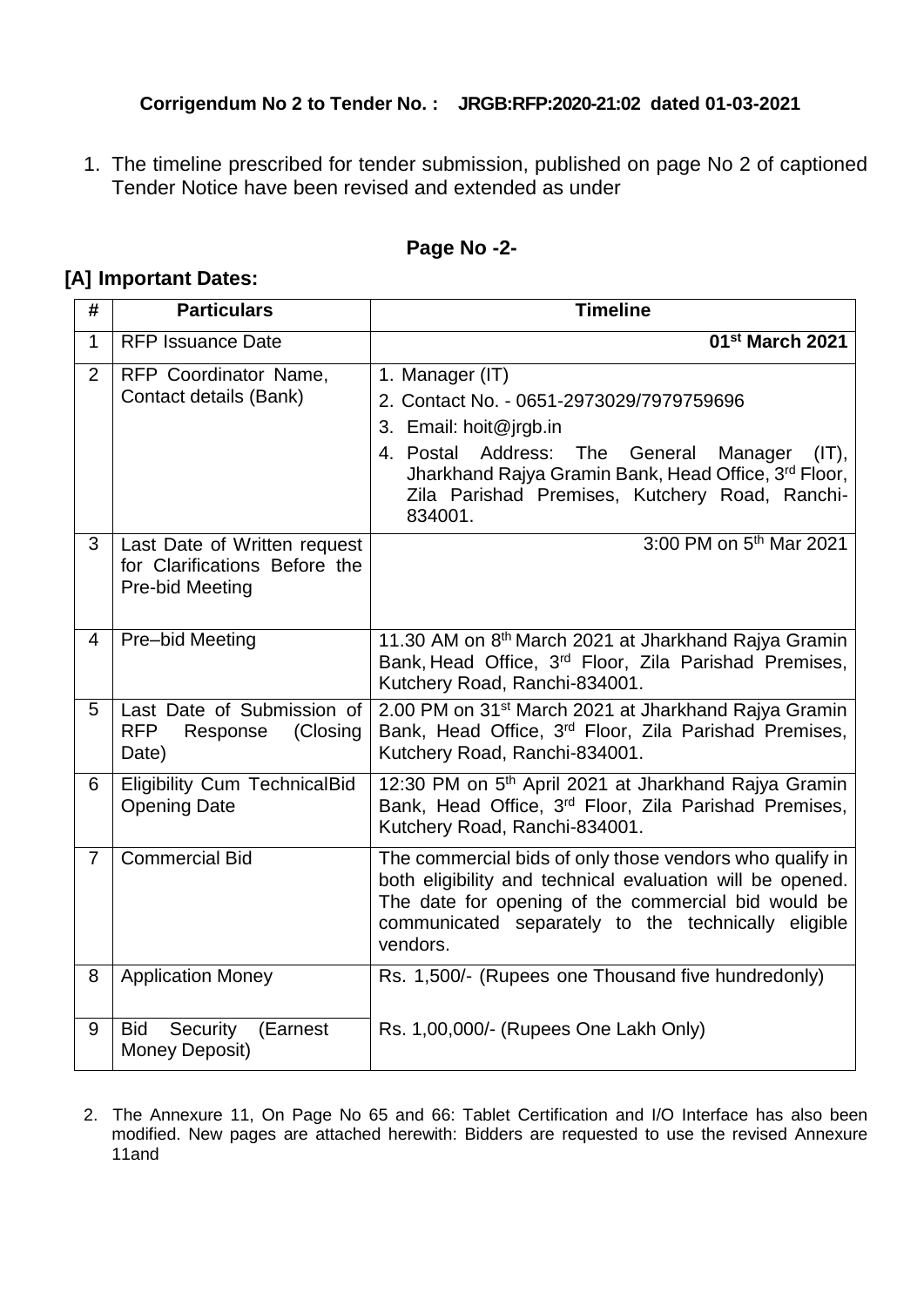**Revised Annexure 11-Technical Specification of Android based Tablet and other related peripherals (8 inch or higher category ).**

| Android based Tablet (8 inch or higher category.) | <b>Complied</b>                                                                             |            |                          |
|---------------------------------------------------|---------------------------------------------------------------------------------------------|------------|--------------------------|
|                                                   | Make & Model of Tablet PC -<br>Make and Model of Tablet Jacket -                            |            |                          |
| <b>HARDWARE</b>                                   |                                                                                             | <b>Y/N</b> | If No.<br><b>Remarks</b> |
| <b>CPU</b>                                        | Min 2 Ghz Quad Core or higher.                                                              |            |                          |
| <b>DISPLAY</b>                                    | 8" OR Higher Screen Size with<br>capacitive touchscreen<br>& Multitouch, 16M Colors Display |            |                          |
| <b>RESOLUTION</b>                                 | Min. 1280 x 800                                                                             |            |                          |
| <b>CHIPSET</b>                                    | Latest class compatible chipset                                                             |            |                          |
| <b>RAM</b>                                        | Min. 3 GB or More                                                                           |            |                          |
| <b>INTERNAL</b><br><b>MEMORY</b>                  | <b>Min. 32 GB</b>                                                                           |            |                          |
| <b>EXPANDABILITY</b>                              | Expandable to Min. 128 GB                                                                   |            |                          |
| <b>CAMERA</b>                                     | Primary - Min. 8 MP with Auto<br>Focus & Flash, Secondary - Min<br>5.0 MP                   |            |                          |
| <b>DATA</b><br><b>CONNECTIVITY</b>                | 2G, 3G, LTE, WLAN 802.11<br>a/b/g/n/ac, Bluetooth 5.0, micro USB<br>V2.0,<br>GPS.           |            |                          |
|                                                   | Min. 4500 mAh Li - ion Battery of<br>Android based Tablet.                                  |            |                          |
| <b>BATTERY</b>                                    |                                                                                             |            |                          |
| <b>SOUND</b>                                      | Loudspeaker, 3.5 mm jack,<br>microphone built in                                            |            |                          |
| <b>OTG ENABLE</b>                                 | Yes                                                                                         |            |                          |
| <b>Z</b> Height                                   | $<$ 10 mm                                                                                   |            |                          |
| <b>Sensors</b>                                    | Accelerometer, GPS                                                                          |            |                          |
| <b>TABLET</b><br><b>CERTIFICATIONS</b>            | ISO 27001/ ISO 2000-1: 2018/ ISO<br>9001/ ISO 14001/ BIS, FCC, CE,<br>RoHs, CB              |            |                          |
| I/O Interface                                     | 1 Micro SD Socket, Micro USB<br>interface, Minimum 1 Sim Socket                             |            |                          |
| <b>ACCESSORIES</b>                                | AC Adapter, micro USB to USB Cable,<br><b>OTG</b><br>cable.                                 |            |                          |
| <b>OPERATING</b><br><b>SYSTEM</b>                 | Android OS 10 or higher                                                                     |            |                          |